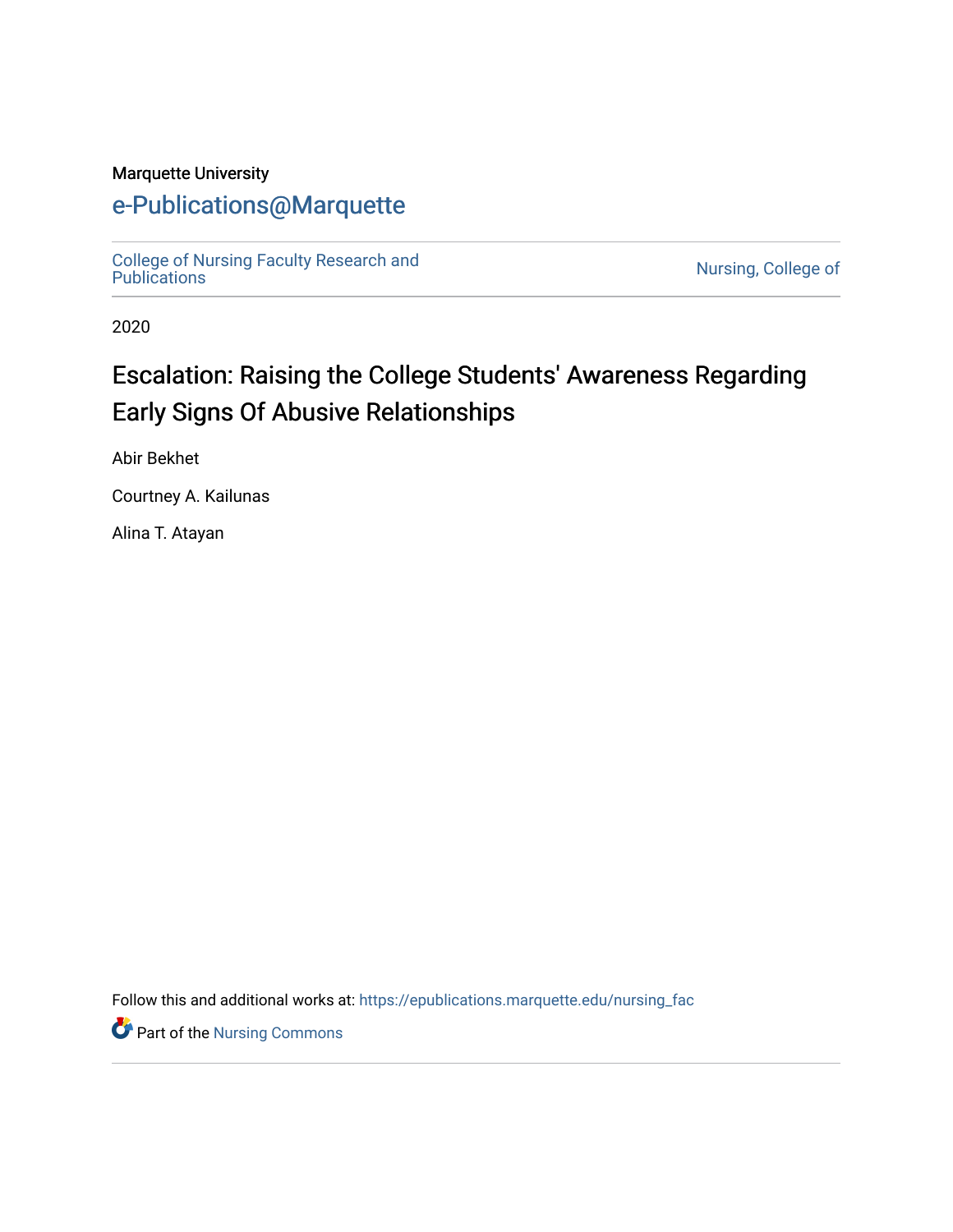# **Original Article**

# **Escalation: Raising the College Students' Awareness Regarding Early Signs of Abusive Relationships**

#### Abir K. Bekhet, Courtney A. Kailunas<sup>1</sup>, Alina T. Atayan<sup>2</sup>

Marquette University College of Nursing, Milwaukee, WI, <sup>1</sup>University of Florida College of Nursing, Gainesville, Florida, USA, <sup>2</sup>St. Luke's Medical Center, Milwaukee, WI, USA

#### **Abstract**

Background: Abusive relationships are highly prevalent in our society, but often go unnoticed. Research showed that dating violence continues to escalate in college student populations. Purpose: The purpose of this study is to determine the effectiveness of the video as a chosen method of education in raising the college students' awareness regarding warning signs of an abusive relationship. Design: This study used a descriptive qualitative design. Sample/Data Collection: Five focus groups of college students' participants (freshmen to seniors) were recruited to participate in the "Escalation" workshop. To facilitate discussion, each focus group originally had 15 college students for a total of 75 college students' participants. Five participants dropped of the study the last minute due to conflicting schedules and personal situations. Each focus group lasted for 90 min and consisted of watching a 38 min "Escalation" video that depicts scenarios of abusive relationships and a pre- and a post-qualitative discussion. Results: The results of the study and the identified themes illustrate the broadened perspectives participants gained through participating in the workshop. Insights from participants became less focused on physical abuse and began to include more mental and emotional effects of abuse in their responses. This study showed that most participants were not previously aware of the progression and scope of violent relationships. Discussion/Conclusion: By recognizing the early signs of an abusive relationship, it is more likely for victims and/or peers to intervene in a safe manner rather than continuing to allow an abusive relationship to escalate to its full potential of violence and physical harm.

Keywords: Abusive relationships; college students; controlling behaviors; warning signs

#### **INTRODUCTION**

Abusive relationships are highly prevalent in our society, but often go unnoticed.<sup>[1]</sup> Abuse is defined as the "intentional" use of physical force or power, threatened or actual, against another person that either result in or has a high likelihood of resulting in injury, death, psychological harm, maldevelopment or deprivation."[2,3] An abusive relationship can be physical, sexual, or psychological.<sup>[4]</sup> Statistics show that 1 in 3 women and 1 in 4 men will be in an abusive relationship in their lifetime.<sup>[5]</sup> The National Intimate Partner and Sexual Violence Survey showed that over 35% of women and more than 28% of men reported rape and physical assault by an intimate partner during their lifetime.<sup>[6]</sup> However, these percentages are only a small fraction of the actual number of victims of violent intimate relationships.<sup>[6,7]</sup> According to the Centers for Disease Control and Prevention, the highest risk

Received: 07-08-2019; Accepted: 06-12-2019; Published: 03-03-2020.

| Access this article online  |                                      |
|-----------------------------|--------------------------------------|
| <b>Quick Response Code:</b> | Website:<br>www.heartmindjournal.org |
|                             | DOI:<br>10.4103/hm.hm 23 19          |

group for this violence is those aged 18–24 years old, and about 1 in 9 female and 1 in 36 male high school students report sexual dating violence.<sup>[6,8]</sup>

Relationship violence is defined as a pattern of behavior in an intimate relationship that is used to exert power and control over another person through fear and coercion, and this includes Dating violence.<sup>[9]</sup> Victims of relationship violence tend to stay in the relationship for extended period because, in most circumstances, they are unaware of the abusive relationship until they are physically harmed.<sup>[10]</sup>

Research showed that dating violence continues to escalate in college student populations.[11] Previous research

> Address for correspondence: Dr. Abir K. Bekhet, Marquette University College of Nursing, Clark Hall 530 N. 16<sup>th</sup> Street, Milwaukee, Wi 53233, USA. E-mail: abir.bekhet@marquette.edu

This is an open access journal, and articles are distributed under the terms of the Creative Commons Attribution-NonCommercial-ShareAlike 4.0 License, which allows others to remix, tweak, and build upon the work non-commercially, as long as appropriate credit is given and the new creations are licensed under the identical terms.

For reprints contact: reprints@medknow.com

How to cite this article: Bekhet AK, Kailunas CA, Atayan AT. Escalation: Raising the college students' awareness regarding early signs of abusive relationships. Heart Mind 2020;4:1-6.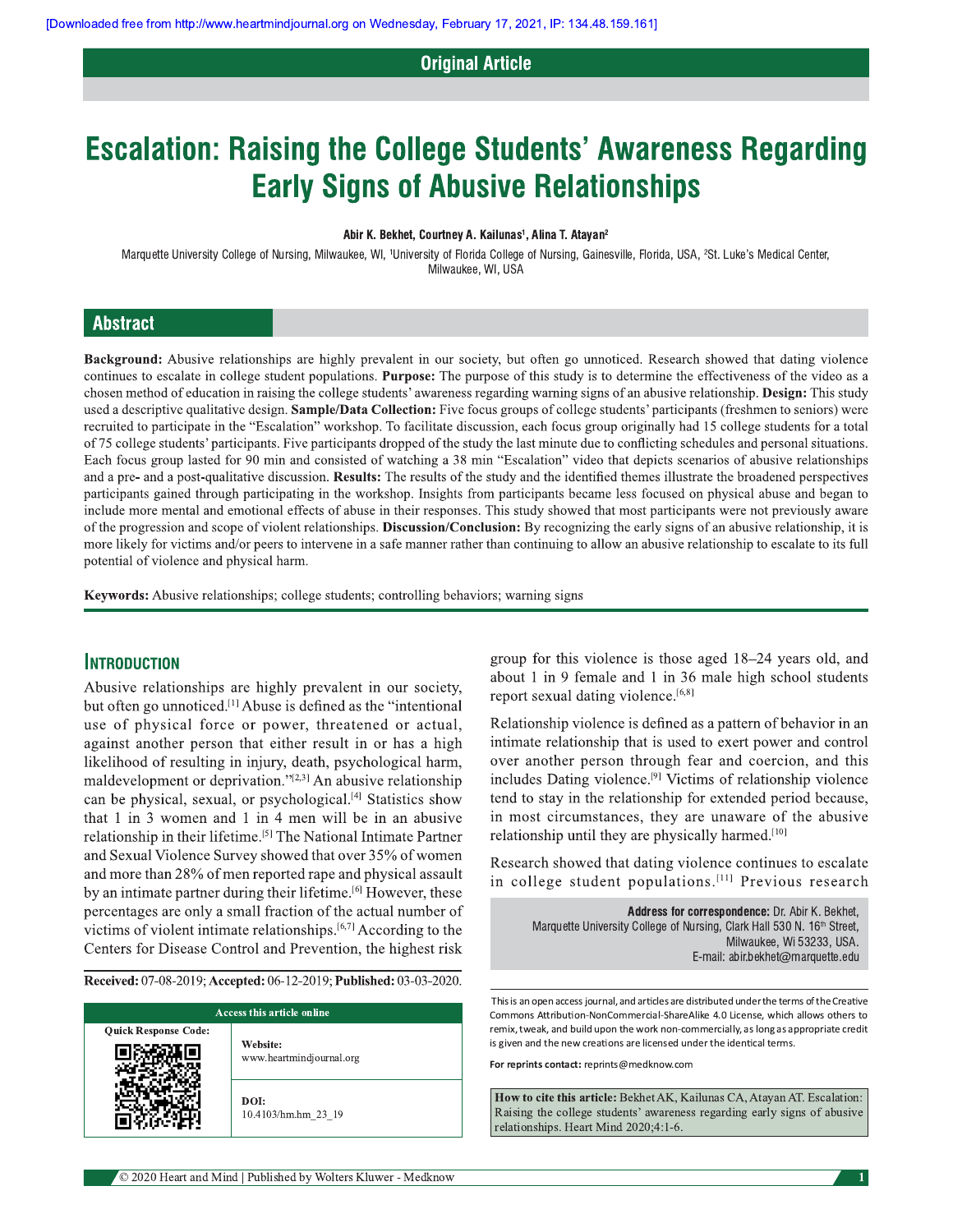also indicated that some students believe in violence myths.<sup>[7]</sup> Therefore, educating college students through peer-facilitated group discussions is essential in raising the college students' awareness of the warning signs of abusive relationships to prevent its harmful consequences.<sup>[10]</sup> Given the higher prevalence of abusive relationship in our society and the lack of awareness about the early signs of abusive relationships among college students, preventative measures need to be taken to help raising the college students' awareness of warning signs of abusive relationships. The previous research showed that one in four college students were involved in a physically abusive dating relationship and over 85% of college students failed to self-identify as ever having received and/or perpetrated any act of physical abuse in a sample of 1530 university students between the ages of  $18-25$  years.<sup>[12]</sup> In fact, educating this high-risk group will have a positive outcome in terms of preventing the physical, emotional, and the mental consequences of the abusive relationships as well as saving many of the lives of those who get abused.[10]

Since students will be educated about a spectrum of warning signs, through this learning tool, they will be able to identify an abusive relationship during various stages. By raising awareness about relationship violence as well as their early signs, students will feel empowered. Many times, people will disconcert signs of potential abuse until it is too late, and they or a loved one are being physically harmed. By providing them with this education, we are helping in preventing domestic violence, as it will help diffuse the relationship before it escalates to a point of physical abuse. Our study also helps two groups of people, victims, and bystanders. This is important as these groups will connect in real life. By educating those who may be potential victims, we are helping to empower them and by educating bystanders we are helping this group make a difference in the life of a potential victim. Many times, victims feel alone and that they cannot reach out to a peer about the matter. By educating both groups, we are creating a cohesive community of students, who are well educated, understand the domestic violence, and know how to diffuse it in a safe manner for all parties, thus illuminating domestic violence and stopping it before it begins.[10]

Previous research investigated college students' perceptions and participation in abusive dating relationships<sup>[12]</sup> and examined the connection between the understanding of sexual consent and perpetration of sexual aggression.<sup>[13]</sup> Previous research also assessed perceived control, hopelessness, self-esteem, and optimism in 280 college students involved in abusive and nonabusive relationships.<sup>[11]</sup> However, previous research did not investigate the impact of using a video as a method of education on raising the college students' awareness regarding early signs of abusive relationship as proposed in this study. Therefore, the purpose of this study is to determine the effectiveness of the video as a chosen method of education in raising the college students' awareness regarding warning signs of abusive relationship. This study will provide information about what participants find most helpful, information learned, and what they personally think could improve the method of domestic violence prevention education.

## **METHODS**

## **Design**

This study used a descriptive qualitative design.

## **Participants**

Five focus groups of college students' participants (freshmen to seniors) were recruited to participate in the "Escalation" workshop. To facilitate discussion, each focus group originally had 15 college students for a total of 75 college students' participants. Five participants dropped out of the study the last-minute due to conflicting schedules and personal situations (two dropped from the first focus group, two from the second focus group, and one from the fourth focus group). Therefore, the final sample includes 70 university students' participants.

The inclusion criteria included being a current university student (freshmen to seniors). Each focus group lasted for 90 min and consisted of watching a 38 min "Escalation" video that depicts scenarios of abusive relationships and a pre- and a post-qualitative discussion focusing on:

- $1.$ What is relationship violence?
- $2.$ What are the warning signs of an abusive relationship?
- $3.$ Who is most likely to suffer from relationship violence or become a victim of abusive relationship?

Following the workshop (i.e., escalation film and designated workshop discussion questions), the following questions were asked:

- $\mathbf{1}$ . What did you learn from this workshop?
- 2. What parts of the workshop were most and least helpful?
- $\overline{3}$ . What is your inclination to act after this workshop?

## **Data collection procedure**

Approval for the study was obtained from the University Institutional Review Board (IRB). An IRB-approved flyer was posted across campus. Those who are interested contacted the research assistants. On an agreed on date and time, the research assistants provided information about the purpose of the study, protection of confidentiality, and the data collection procedure. Participants had the opportunity to ask any questions about the study prior to the start of the focus group. Participants were asked to read a consent form for the study, and they were informed that their responses would be audio-recorded and transcribed. Participants were given nametags with fake names to protect their identity during the workshop and study discussion questions. Each participant received a \$20 gift card at the end of the workshop. A list of participant's names, written responses, and audio recorded responses were kept in a locked and secure drawer. Data were collected in fall 2017. Due to students' busy schedules, the sessions took place over the weekend in one of the classrooms as most students live on campus.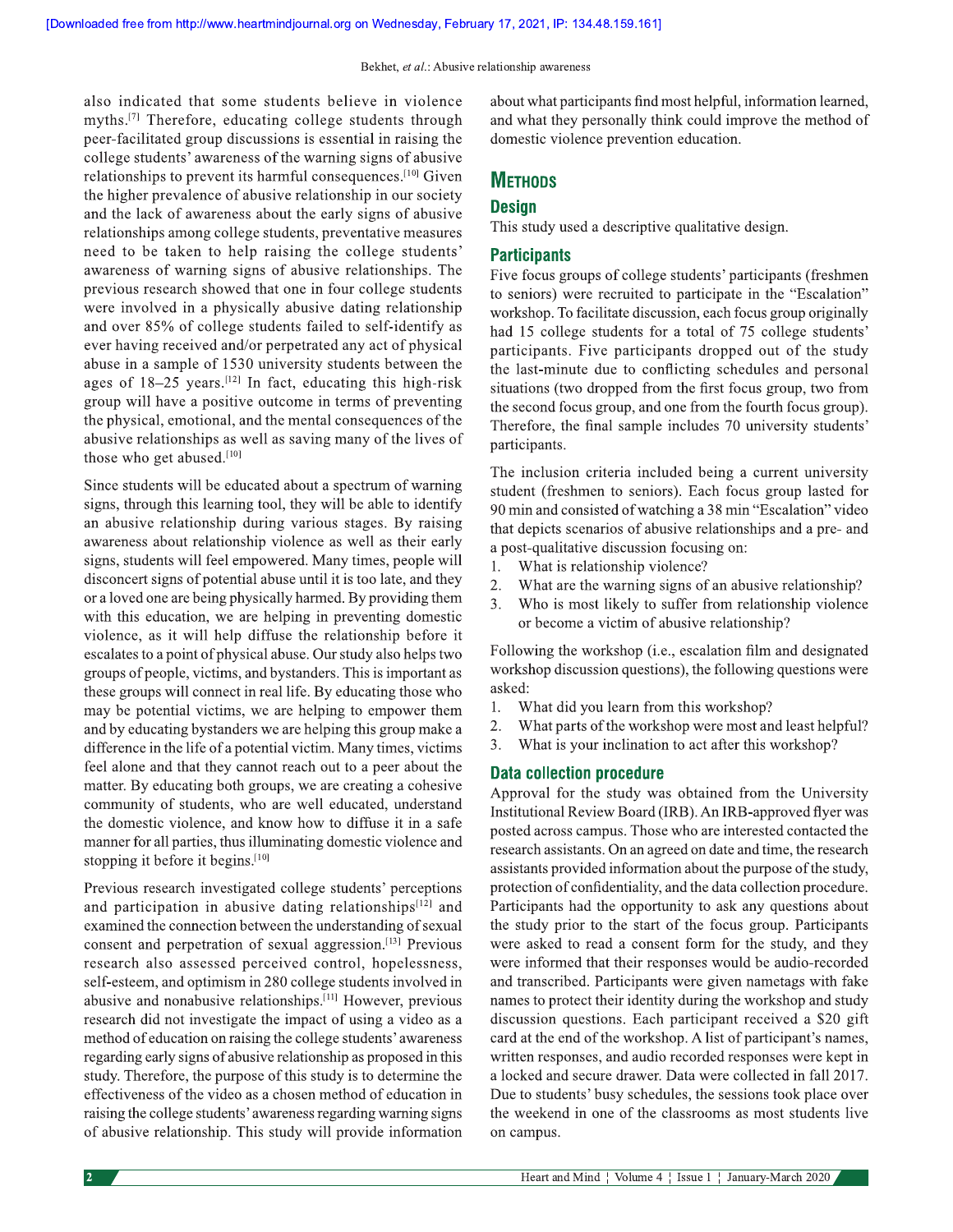## The workshop

The workshop was developed by the One Love Foundation.<sup>[10]</sup> One Love Foundation was created in 2010 to honor the memory of Yeardley Love, a senior at the University of Virginia, who was physically beaten to death by her ex-boyfriend weeks short of graduation. The "Escalation" workshop was developed by professors from Boston University School of public health, Michigan State University, and the One Love Foundation.<sup>[10]</sup> The researcher and the research assistants received training by One Love Foundation. The training includes the film's concepts, trigger warnings, workshop discussion questions/potential responses, and how to direct and enable open student discussion.

The 38 min "Escalation" film tells the story of an abusive relationship case from its beginnings to its tragic end. The authentic depiction of unhealthy behavior escalating into violence shed the light on abusive relationships and help students to understand and recognize the early signs of relationship abuse.<sup>[10]</sup> This training is provided by the One Love Foundation to all those who desire to lead an Escalation Workshop to provide consistent means of education to students across the country.

#### **Data analysis**

The credibility of the data was achieved by independent coding of the data by the three researchers individually, with a percentage agreement that exceeded 95% while comparing the coding, the categorization, and the major findings. The three researchers used content analysis to study the categories across participants. Creating a category is an important element of qualitative content analysis. A category is defined as a group of content that shares a commonality.<sup>[14]</sup> Content analysis was performed as follows: Reading the transcripts, coding the data, and identifying the categories in each participant's response and then re-reading the responses to find out similar categories across participants.<sup>[14]</sup> To ensure the trustworthiness of findings, the three researchers met and compared the interpretations of the responses until they reached a consensus on the major findings from the students' responses as an iterative process<sup>[15]</sup> (Struebert and Carpenter, 1999).<sup>[16]</sup> Credibility and truthfulness are also enhanced through the use of the student's quotations as a mean of reflecting the accurate descriptions of their experiences.<sup>[17]</sup> Saturation was also achieved as there was no new themes arose from the students 'experiences.<sup>[17]</sup>

# **RESULTS**

Seventy students participated in the study. Sixty students were females and ten were males. Their ages range between 18 and 25 years old. Eighty percent of participants were Caucasian. Other races include; Hispanics, Middle Easterners, and African Americans.

The findings were structured into three major findings (categories) that will be addressed before and after watching the movie:

- Scope of relationship violence and early and subtle signs 1. of an abusive relationship
- 2. Victims of abusive relationship
- "Escalation" workshop evaluation.  $3<sub>1</sub>$ 
	- a. What did you learn from this workshop?
	- What parts of the workshop were most and least  $h_{-}$ helpful?
	- What is your inclination to act after this workshop?  $\mathbf{c}$ .

## Scope of relationship violence and early and subtle signs of abusive relationship before watching the video

#### Theme 1: Physical abuse

Ninety percent of participants mainly focused on the physical abuse aspects of relationship violence before watching the video. Examples of their definitions included:

"I said that relationship violence is when a partner in a relationship is experiencing physical abuse from the other involved partner, just because violence makes me think more of physical abuse."

"....Physical things, like hitting, slapping or sexual assault."

"I also said bruises or odd marks can be signs of physical abuse."

## After watching the video

### Theme 1: Emotional and mental manipulation

Eighty-five percent of participants noted that they found relationship violence to be much more than just physical violence. Students noted that relationship violence could also be in the forms of emotional and mental manipulation, as these were the tactics most often used by the perpetrator of the violence. Examples of their responses included:

"I'd add there's a level of intimidation from the abuser and it can include things like threatening self-harm or threatening to harm the other party."

"Making them feel worthless, building up trust and betraying the trust, and then treating them abusively, and then going back and forth between like abuse and love, treating them that way."

## Theme 2: Controlling behaviors

The signs of abuse became broader after the individuals viewed the film, as they noted a wider variety of signs that a victim or abuser may display.

"For the abuser, it's more like controlling behavior, like asking for location, jealousy, showing up unannounced, overstepping clear boundaries and great outbursts. And like the victim again, it's like withdrawn, baggy clothes, like not talking about it, stuff like that."

"Having to know the other partner's whereabouts at all times and like who they're with definitely is really, really controlling and a lot of the time, it's really just the partner and I guess the victim in this case, they're spending all their time and like constant messaging as well."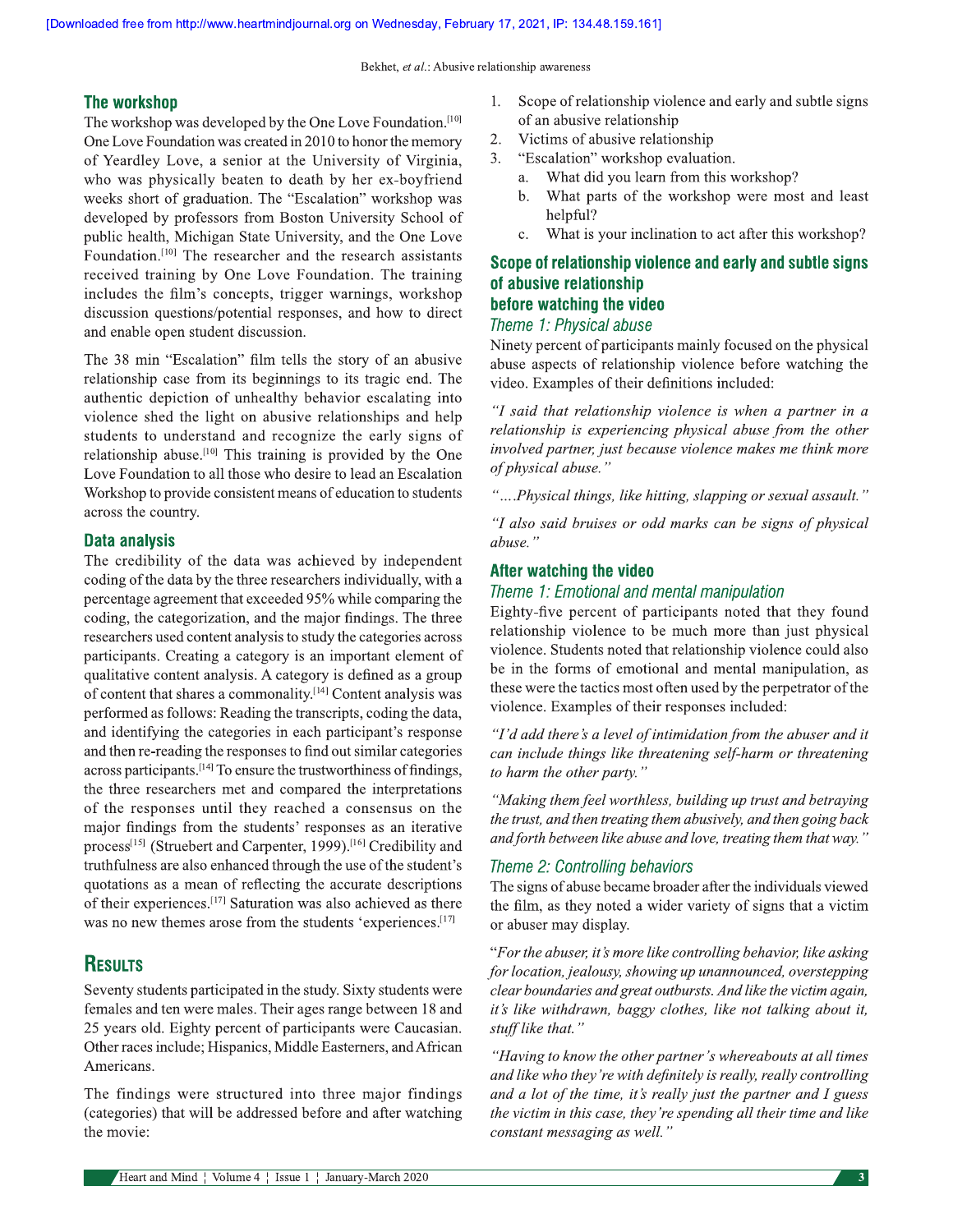#### Theme 3: Warning and subtle signs

"I said some of the warning signs, like for both the victim and the abuser, are like-like not talking about it when asked or avoiding the issue."

"like in the movie it showed that she like was not really paying attention to her friends and I think that's important to see-like she was almost afraid to hang out with her friends, so it had like. a lot of social repercussions and also like psychological, like she was like even afraid just to go home and be with the people that she actually loves, and I think that's important to look at too."

"I don't know if you guys caught it where he was like you need to change your pants because you look fat in them. Like I was like okay, like I don't know if you meant to say that or not, but like she never really responded to it, so like that's kind of an example of that, I thought."

"So, I said distancing from friends and family, yelling or arguing, emotional distress or defensiveness because I feel like when you're in an abusive relationship, you often don't realize you're in an abusive relationship, so when people try to give you identifying signs or like talk to you about it, you often like doubt and like get really defensive about it."

Initially, a majority of participants noted signs of relationship violence that were physical in nature, such as physical harm, neglecting appearance, and signs of bruising on the victim. On taking part in the workshop, film and discussion, participants identify more of the subtle signs of relationship violence.

Examples of subtle and early signs of abuse that were captured after watching the movie included: students cited specific examples from the film of the abuser manipulating the victim in the relationship. The film assisted in identifying the behaviors in an abusive relationship that would be harder to identify otherwise. Furthermore, students were able to explain the controlling types of behaviors an abuser may utilize when interacting with the victim. Emotional distancing from friends and family was another aspect of abusive relationships that was identified by the students after watching the film. This aspect of abuse was not mentioned by participants before viewing the film.

#### Victims of relationship violence

Prior to watching the film, most participants noted that a victim of relationship violence was most likely to be a young woman, especially between the ages of 18 and 25 years. Examples are:

"I would say college women."

"Women are most likely to suffer the abuse in a relationship."

"Women...especially college ages."

"Younger women especially in the college."

After viewing the movie, participants added on to their answers to include all persons in whom would be most likely to be affected by relationship violence.

"I believe that like anyone is like able to be a victim of a relationship violence, regardless of like what you said earlier, like heterosexual, like men, women, children, everyone is really able to be part of a relationship-abusive tendency."

Ultimately, participants became aware that anyone can be a victim of relationship violence and attributed the influence of the media to the depiction of women being more likely victims.

"Anyone can be a victim and just the way the media portrays" sexual violence and relationship violence, women are usually the more common factor, but they never really highlight men or anything, or like young boys like that either, but obviously, it happens, the media just doesn't highlight it as much."

#### **Escalation workshop evaluation**

#### What did you learn from this workshop?

The theme identified out of most participants' responses is "eye" opener." Examples of participant's responses are as follows:

"It just opened my eyes to how subtle it can be at first before it escalates, like just-it-it doesn't have to seem like a big deal at first, but then it is."

"I honestly didn't realize how many young college girls have actually died from this."

"I learned that like anyone can be a victim of relationship violence and like the importance of not ignoring the signs."

"Definitely, I didn't realize how common relationship violence  $is.$ "

#### What parts of the workshop were most and least helpful?

Participants indicated that the video and the discussions were the most helpful, and

they did not identify anything as least helpful. Examples of participants' responses included:

"Just overall, like I think the video was really well done and helpful."

"Watching the video is probably the most helpful and like seeing the warning signs of an abusive relationship. I didn't find anything that was like least helpful. And then most interesting, I think like sitting here and like discussing it is like really interesting in hearing what other people like have to say, like-I mean, I don't know all of you, but I just think it's like interesting to get different perspectives."

#### What is your inclination to act after this workshop?

"You should always speak up when you see signs of it, even if you know the person might be mad at you or respond poorly to you for it.'

"And-that you might see from like friends and family, and being able to speak up for like yourself or like for other people that you see in an abusive relationship."

"I really want to speak up to either my friend that's like in the relationship or speak up to someone else to get them help, and I'd really love to get involved with One Love, to learn how to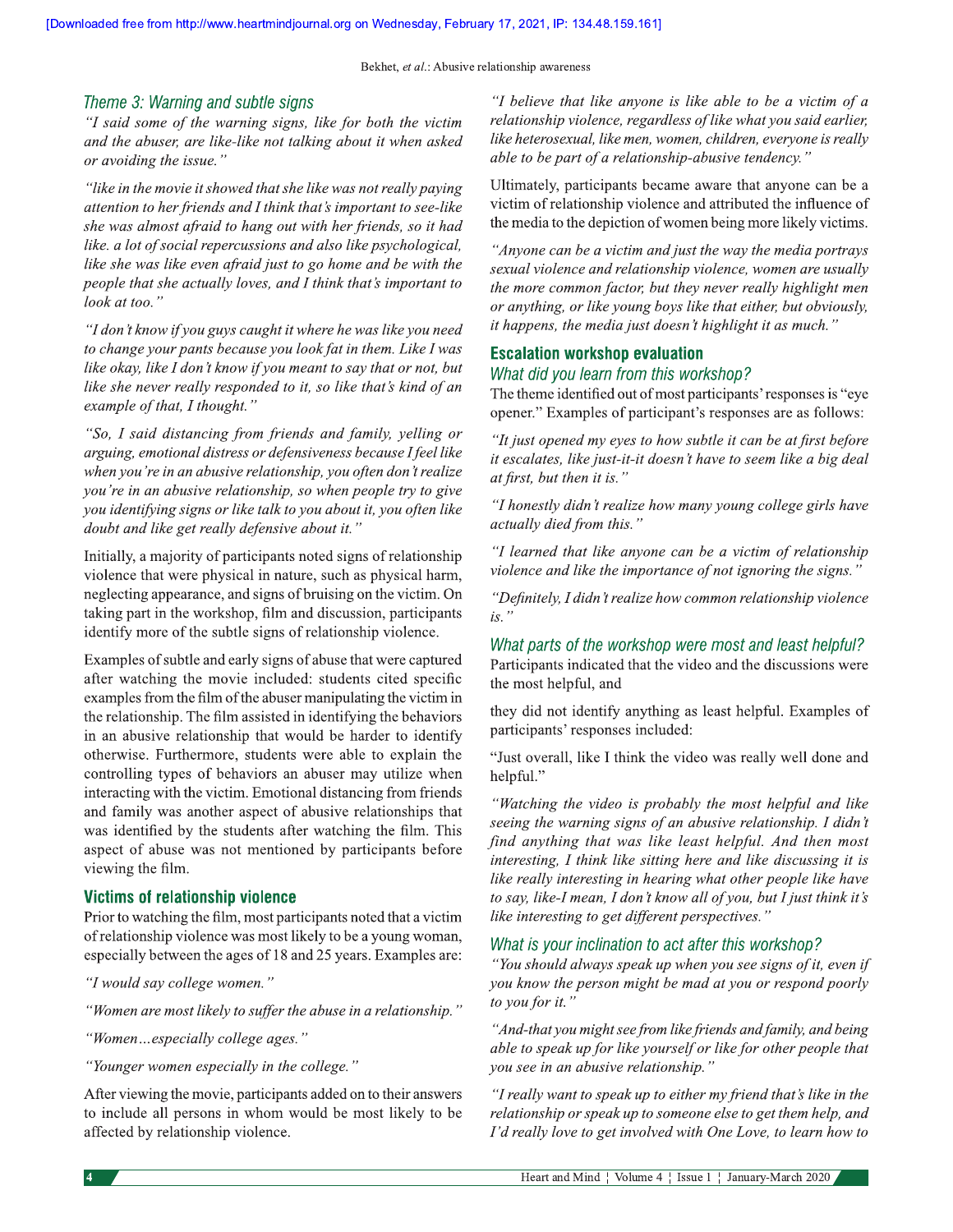like spread awareness of relationship violence, because I think it's super important to get knowledge out."

"The first 3 weeks of college is like called the red zone, where like a college student is more likely to be assaulted their freshman year, like in the first 3 weeks, so I think it's really important."

# **DISCUSSION**

To date, this is the first study that evaluated the impact of watching a video along with facilitating discussions by peers as a method of learning about abusive relationships. This study is innovative as it focuses on raising the college students' awareness of warning signs of domestic violence and uses a video as a learning tool. The previous research showed that using a video as a learning tool together with a subsequent discussion was different and powerful as compared to reading books or ordinary practice from students' perspectives.<sup>[18]</sup> Furthermore, using peer discussion is an essential learning tool to empower adolescents.[10] The results of our current project with college students are aligned with previous research showing that video as a learning tool with subsequent peer discussion was powerful in helping college students identifying the signs of relationship violence more effectively.

Results showed that participants were not previously aware of the progression and scope of violent relationships. The participants noted that they felt better equipped to identify the signs of relationship abuse if they felt that their friend or a family member was in such a situation. The realization of the complexity of the situations that come with relationship violence was noted by the participants to help them identify the signs of relationship violence more effectively. This study showed that video, as a learning tool, along with discussion by peers is an effective and impactful method to educate peers about relationship abuse.

The results of the study and the identified themes illustrate the broadened perspectives participants gained through participating in the workshop. Insights from participants became less focused on physical abuse and began to include more mental and emotional effects of abuse in their responses. This study showed that most participants were not previously aware of the progression and scope of violent relationships. Being able to follow along the progression through a film provided participants with substantive topics and details to discuss that they might not have been able to previously. The discussion aspects of the workshop is also important as it allows participants of the same demographic as the common victims of relationship violence to openly dissect the early signs of an unhealthy relationship as well as determines when it has become abusive in nature.

By combining the film and peer discussion into one workshop, as the One Love Foundation has done, students are able to witness behaviors and actions in full context and have the commonly occur in abusive relationships.

experience or exposure, especially if they are of a younger or narrow demographic. This study showed that using a film and discussion model as means of education, is a beneficial and impactful way of learning.

ability to bring up a multitude of traits and themes that most

While this workshop and study were primarily focused on

abusive relationships, this means of education can be deemed useful for other topics of interest. In today's society, there are

many topics of interest such as mental health concerns that

The limitations of this study include the use of a convenience sample as some students might not be available on campus at the time of the focus groups or they might be taking online classes. Hence, the findings might not represent all students. Another limitation is that the study took place in one university, most of its students are White Caucasian. Therefore, future research should include students of various ethnic backgrounds to represent their perspectives as well as future research should consider including more than one university. Furthermore, the research took place in a private Jesuit university. Therefore, the findings might not apply to other public universities. Future research should consider replicating the research in public schools. Future research might consider a methodological triangulation approach (i.e., combining quantitative and qualitative methods) to look at other factors such as age, sex, marital status, and its impact on awareness of dating violence. Future research might also consider measuring the difference between watching the movie with and without further discussion in helping the students to capture the early signs of abusive relationship.

Despite its limitations, this research helped in raising the college students' awareness regarding early signs of abusive relationship and shed the light on mental and emotional effects of abuse that many participants were not aware of.

## **CONCLUSION**

Education on the topic of relationship abuse has been neglected among the demographic in which it statistically affects the most directly, i.e., college-aged students 18–24 years of age. Students have expressed through this study that they were unaware of signals, other than blatant signs of physical abuse such as bruises and cuts. It was determined through this study that after watching a carefully researched and vetted film and experiencing a guided discussion provided by the One Love Foundation, that participants were able to determine early warning signs and themes in abusive relationships. By being able to recognize these traits, participants are more likely to notice these warning signs in their own lives. By recognizing the early signs of an abusive relationship, it is more likely for victims and/or peers intervene in a safe manner rather than continuing to allow an abusive relationship to escalate to its full potential of violence and physical harm.